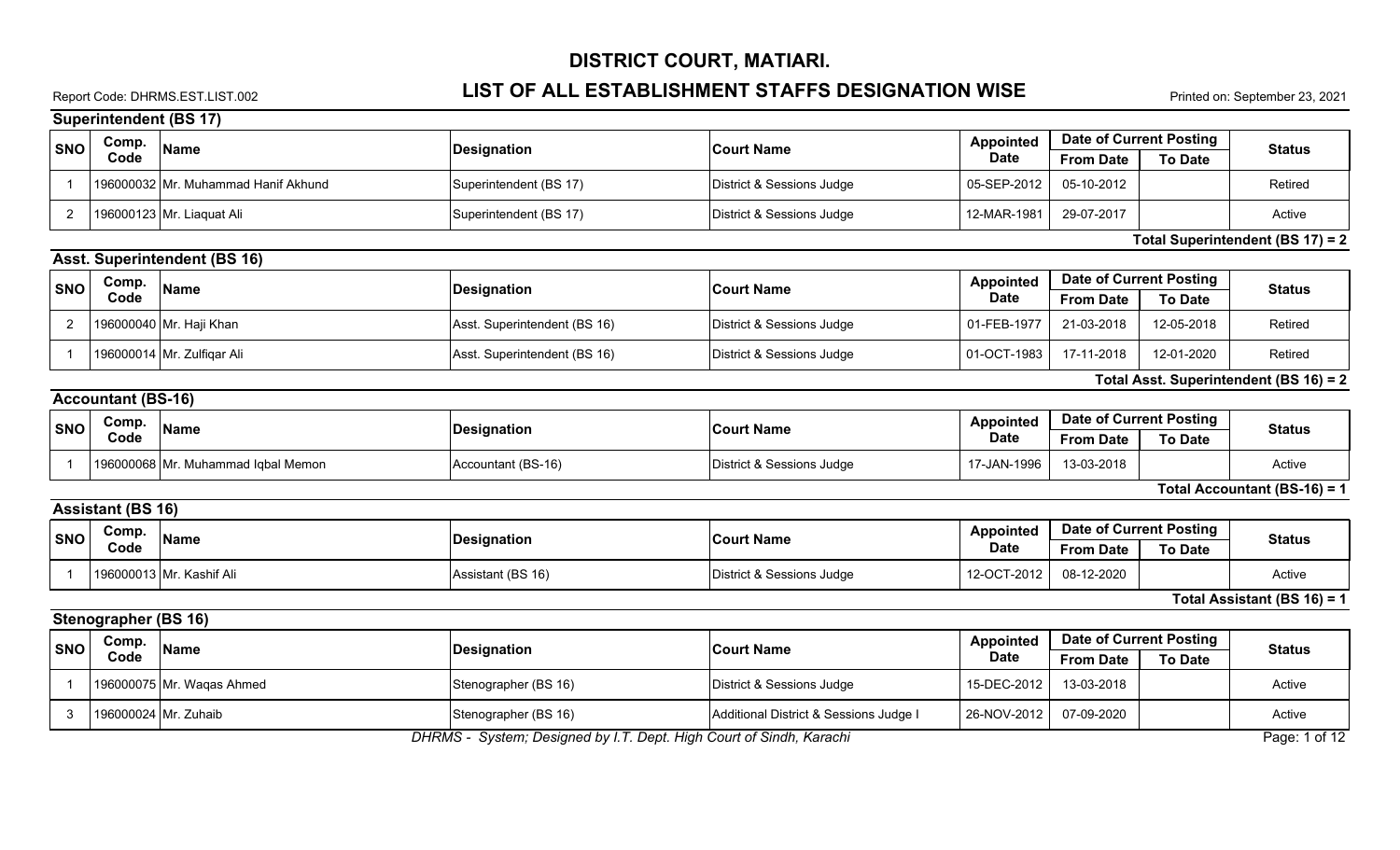### Report Code: DHRMS.EST.LIST.002 **LIST OF ALL ESTABLISHMENT STAFFS DESIGNATION WISE** Printed on: September 23, 2021

**Stenographer (BS 16)**

|                | וטו טען וסווקטווטוט<br>Comp.   |                                   |                      |                                                    | <b>Appointed</b> | <b>Date of Current Posting</b> |                |               |
|----------------|--------------------------------|-----------------------------------|----------------------|----------------------------------------------------|------------------|--------------------------------|----------------|---------------|
| <b>SNO</b>     | Code                           | Name                              | <b>Designation</b>   | <b>Court Name</b>                                  | <b>Date</b>      | <b>From Date</b>               | <b>To Date</b> | <b>Status</b> |
| $\overline{2}$ |                                | 196000145 Mr. Farhan Ali Chand    | Stenographer (BS 16) | Additional District & Sessions Judge I             | 17-DEC-2019      | 13-09-2021                     |                | Active        |
| 4              |                                | 196000103 Mr. Ishtiaque           | Stenographer (BS 16) | Additional District & Sessions Judge I             | 15-DEC-2012      | 11-03-2021                     |                | Active        |
| 5              |                                | 196000144 Mr. Amjad Ali           | Stenographer (BS 16) | Additional District & Sessions Judge I             | 10-DEC-2019      | 18-08-2020                     |                | Active        |
| 6              |                                | 190000025 Mr. Shakeel Ahmed Tunio | Stenographer (BS 16) | Senior Civil Judge / Assistant Sessions<br>Judge I | 14-OCT-2015      | 11-03-2021                     |                | Active        |
| 7              |                                | 196000143 Mr. Oan Muhammad        | Stenographer (BS 16) | Civil Judge & Judicial Magistrate I                | 10-DEC-2019      | 18-08-2020                     |                | Active        |
| 8              |                                | 196000117 Mr. Abdul Majeed        | Stenographer (BS 16) | Civil Judge & Judicial Magistrate I                | 30-AUG-2016      | 31-01-2019                     |                | Active        |
|                | Total Stenographer (BS 16) = 8 |                                   |                      |                                                    |                  |                                |                |               |
|                | Reader (BS 16)                 |                                   |                      |                                                    |                  |                                |                |               |
| <b>SNO</b>     | Comp.                          | Name                              | <b>Designation</b>   | <b>Court Name</b>                                  | <b>Appointed</b> | <b>Date of Current Posting</b> |                | <b>Status</b> |
|                | Code                           |                                   |                      |                                                    | <b>Date</b>      | <b>From Date</b>               | <b>To Date</b> |               |
| 2              |                                | 196000006 Mr. Imran Khan          | Reader (BS 16)       | District & Sessions Judge                          | 12-OCT-2012      | 13-03-2018                     |                | Active        |
| -1             |                                | 196000119 Mr. Nawaz Ali Dahri     | Reader (BS 16)       | District & Sessions Judge                          | 11-SEP-2004      | 13-03-2018                     |                | Active        |
| -4             |                                | 196000025 Mr. Ali Bux             | Reader (BS 16)       | Additional District & Sessions Judge I             | 12-OCT-2012      | 13-03-2021                     |                | Active        |
| 3              |                                | 196000041 Mr. Muhammad Aslam      | Reader (BS 16)       | Additional District & Sessions Judge I             | 12-OCT-2012      | 07-07-2021                     |                | Active        |
| 5              |                                | 196000049 Mr. Hameed Khan         | Reader (BS 16)       | Senior Civil Judge / Assistant Sessions<br>Judge I | 12-OCT-2012      | 13-03-2021                     |                | Active        |
| 6              |                                | 196000122 Mr. Abdul Qadir Memon   | Reader (BS 16)       | Senior Civil Judge / Assistant Sessions<br>Judge   | 19-SEP-2012      | 05-12-2019                     |                | Active        |
| $\overline{7}$ |                                | 196000098 Mr. Aftab Ahmed         | Reader (BS 16)       | Senior Civil Judge / Assistant Sessions<br>Judge I | 16-MAR-1991      | 20-01-2021                     |                | Active        |
| 11             |                                | 196000118 Mr. Parwaiz Akhtar      | Reader (BS 16)       | Civil Judge & Judicial Magistrate I                | 05-JUL-2013      | 02-11-2020                     |                | Active        |
| 10             |                                | 196000023 Mr. Murad Ali           | Reader (BS 16)       | Civil Judge & Judicial Magistrate III              | 10-OCT-2007      | 13-03-2021                     |                | Active        |
| 9              |                                | 196000054 Mr. Abdul Latif         | Reader (BS 16)       | Civil Judge & Judicial Magistrate I                | 11-SEP-2004      | 03-11-2020                     |                | Active        |

*DHRMS - System; Designed by I.T. Dept. High Court of Sindh, Karachi* Page: 2 of 12 **Page: 2 of 12**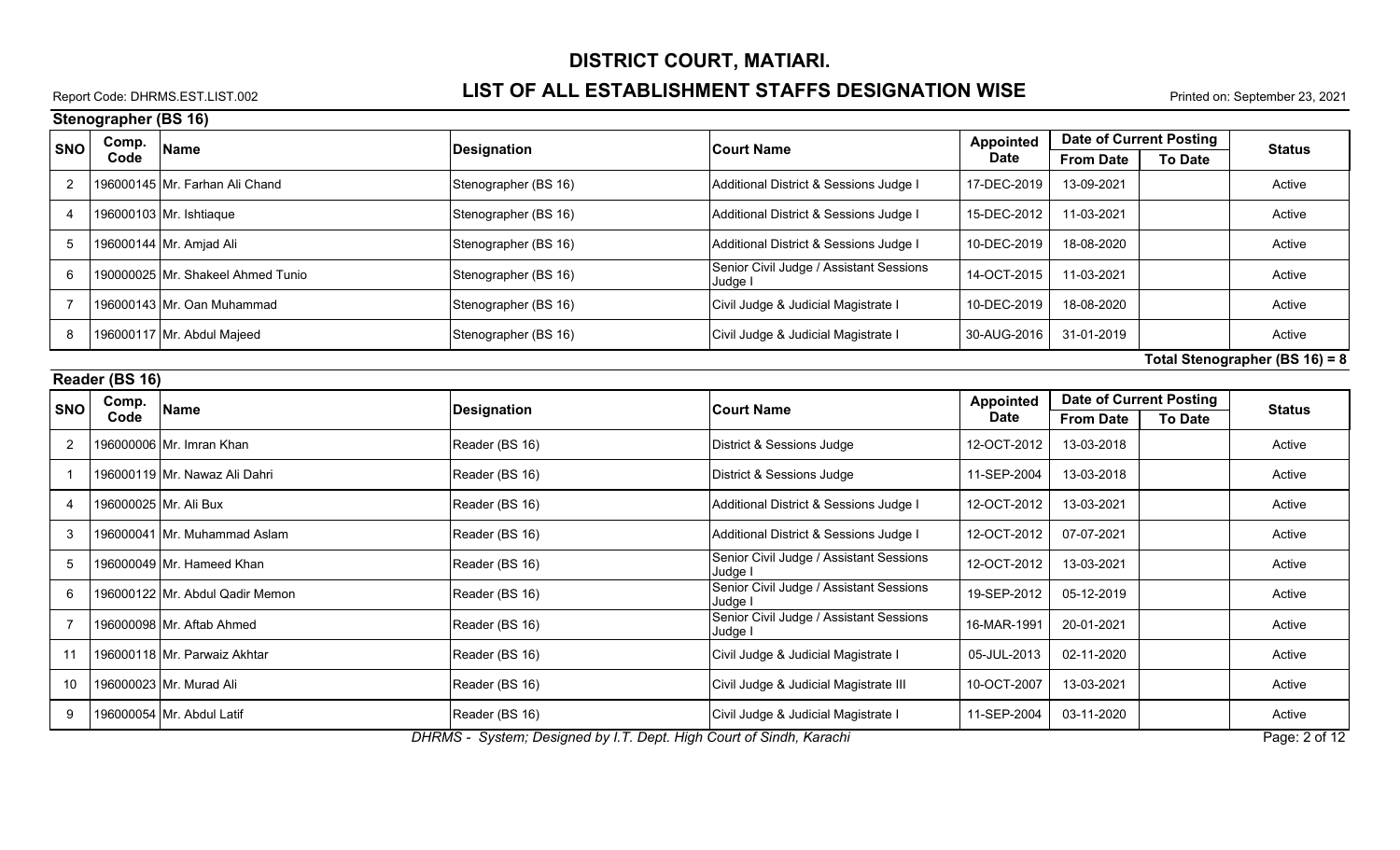# Report Code: DHRMS.EST.LIST.002 **LIST OF ALL ESTABLISHMENT STAFFS DESIGNATION WISE** Printed on: September 23, 2021

**Reader (BS 16)**

| <b>SNO</b>     | Comp.              | <b>Name</b>                         | <b>Designation</b>                                                  | <b>Court Name</b>                                  | <b>Appointed</b>                | <b>Date of Current Posting</b>                     |                | <b>Status</b>                |
|----------------|--------------------|-------------------------------------|---------------------------------------------------------------------|----------------------------------------------------|---------------------------------|----------------------------------------------------|----------------|------------------------------|
|                | Code               |                                     |                                                                     |                                                    | <b>Date</b>                     | <b>From Date</b>                                   | <b>To Date</b> |                              |
| 8              |                    | 196000058 Mr. Muhammad Saddique     | Reader (BS 16)                                                      | Civil Judge & Judicial Magistrate II               | 18-SEP-1997                     | 20-10-2020                                         |                | Active                       |
|                |                    |                                     |                                                                     |                                                    |                                 |                                                    |                | Total Reader (BS $16$ ) = 11 |
|                | C.O.C (BS 16)      |                                     |                                                                     |                                                    |                                 |                                                    |                |                              |
| <b>SNO</b>     | Comp.              | <b>Name</b>                         | <b>Designation</b>                                                  | <b>Court Name</b>                                  | <b>Appointed</b>                | <b>Date of Current Posting</b>                     |                | <b>Status</b>                |
|                | Code               |                                     |                                                                     |                                                    | <b>Date</b>                     | <b>From Date</b>                                   | <b>To Date</b> |                              |
| $\overline{1}$ |                    | 196000005 Mr. Imtiaz Ali            | C.O.C (BS 16)                                                       | Additional District & Sessions Judge I             | 12-OCT-2012                     | 13-03-2021                                         |                | Active                       |
| $\overline{2}$ |                    | 196000039 Mr. Nazeer Ahmed Memon    | C.O.C (BS 16)                                                       | Civil Judge & Judicial Magistrate I                | 12-SEP-1994                     | 13-03-2021                                         |                | Active                       |
|                |                    |                                     |                                                                     |                                                    |                                 |                                                    |                | Total C.O.C (BS 16) = 2      |
|                | Nazir (BS 16)      |                                     |                                                                     |                                                    |                                 |                                                    |                |                              |
| <b>SNO</b>     | Comp.              | <b>Name</b>                         |                                                                     | <b>Court Name</b>                                  | <b>Appointed</b>                | <b>Date of Current Posting</b>                     |                | <b>Status</b>                |
|                | Code               |                                     | <b>Designation</b>                                                  |                                                    | <b>Date</b>                     | <b>From Date</b>                                   | <b>To Date</b> |                              |
| 2              |                    | 196000053 Mr. Liaquat Ali           | Nazir (BS 16)                                                       | Senior Civil Judge / Assistant Sessions<br>Judge I | 16-MAY-1991                     | 05-12-2019                                         |                | Active                       |
| $\overline{1}$ |                    | 196000059 Mr. Najaf Ali             | Nazir (BS 16)                                                       | Senior Civil Judge / Assistant Sessions<br>Judge   | 20-APR-1995                     | 13-03-2021                                         |                | Active                       |
| 3              |                    | 196000091 Mr. Ayaz Ali              | Nazir (BS 16)                                                       | Civil Judge & Judicial Magistrate II               | 12-OCT-2012                     | 03-11-2020                                         |                | Active                       |
|                |                    |                                     |                                                                     |                                                    |                                 |                                                    |                | Total Nazir (BS $16$ ) = 3   |
|                | Data Coder (BS 14) |                                     |                                                                     |                                                    |                                 |                                                    |                |                              |
| <b>SNO</b>     | Comp.<br>Code      | <b>Name</b>                         | <b>Designation</b>                                                  | <b>Court Name</b>                                  | <b>Appointed</b><br><b>Date</b> | <b>Date of Current Posting</b><br><b>From Date</b> | <b>To Date</b> | <b>Status</b>                |
| $\overline{1}$ |                    | 196000001 Mr. Arslan Ahmed Abro     | Data Coder (BS 14)                                                  | District & Sessions Judge                          | 12-OCT-2012                     | 08-09-2016                                         |                | Active                       |
|                |                    |                                     |                                                                     |                                                    |                                 |                                                    |                | Total Data Coder (BS 14) = 1 |
|                |                    | Hardware/Network Technician (BS 14) |                                                                     |                                                    |                                 |                                                    |                |                              |
| <b>SNO</b>     | Comp.              | Name                                | <b>Designation</b>                                                  | <b>Court Name</b>                                  | <b>Appointed</b>                | <b>Date of Current Posting</b>                     |                | <b>Status</b>                |
|                | Code               |                                     |                                                                     |                                                    | <b>Date</b>                     | <b>From Date</b>                                   | <b>To Date</b> |                              |
| $\overline{1}$ |                    | 196000043 Mr. Zulfiqar Ali          | Hardware/Network Technician (BS 14)                                 | District & Sessions Judge                          | 17-DEC-2015                     | 18-10-2016                                         |                | Active                       |
|                |                    |                                     | DHRMS - System; Designed by I.T. Dept. High Court of Sindh, Karachi |                                                    |                                 |                                                    |                | Page: 3 of 12                |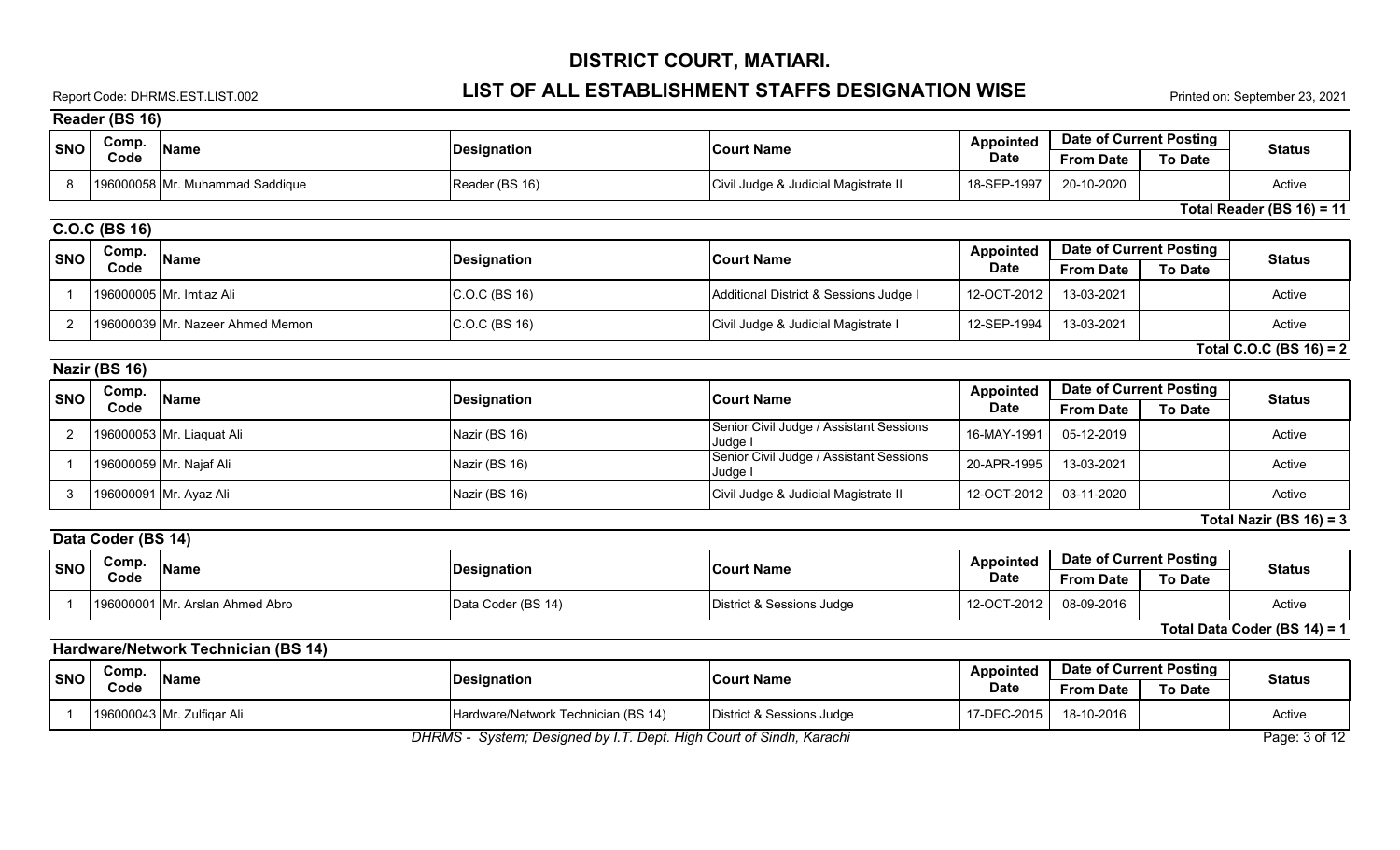#### Report Code: DHRMS.EST.LIST.002 **LIST OF ALL ESTABLISHMENT STAFFS DESIGNATION WISE** Printed on: September 23, 2021

**Hardware/Network Technician (BS 14) SNO Name Designation Comp. Code Court Name From Date To Date Status Appointed Date Date of Current Posting Total Hardware/Network Technician (BS 14) = 1 Librarian (BS 14) SNO Name Designation Comp. Code Court Name From Date To Date Status Appointed Date Date of Current Posting** 1 196000065 Mr. Junaid Librarian (BS 14) District & Sessions Judge 12-OCT-2012 21-03-2018 Active **Total Librarian (BS 14) = 1 Senior Clerk (BS 14) SNO Name Name Name Designation Comp. Code Court Name From Date To Date Status Appointed Date Date of Current Posting** 1 | 196000004 Mr. Bashir Ahmed Senior Clerk (BS 14) District & Sessions Judge | 08-FEB-2013 | 16-11-2018 | Active **Total Senior Clerk (BS 14) = 1 Assistant Accountant (BS 14) SNO ORIGINAL PROPERTY COMP.** Name **Comp. Code Court Name From Date To Date Status Appointed Date Date of Current Posting** 16-11-2018 **Active** Senior Civil Judge / Assistant Sessions Judge I 1 | 196000050 Mr. Muhmmad Juman | Assistant Accountant (BS 14) | Holder Assistant Sessions | 10-OCT-2012 **Total Assistant Accountant (BS 14) = 1 Reader (BS 14) SNO Code Name Designation Comp. Code Court Name From Date To Date Status Appointed Date Date of Current Posting** 1 196000062 Mr. Masood Ahmed Reader (BS 14) Civil Judge & Judicial Magistrate II 20-NOV-1995 08-12-2020 Active **Total Reader (BS 14) = 1 Computer Operator (BS 12) SNO Name Name Name Designation Comp. Code Court Name From Date To Date Status Appointed Date Date of Current Posting** 1 196000093 Mr. Shahid Hussain Computer Operator (BS 12) District & Sessions Judge 11-OCT-2012 21-03-2018 Active

*DHRMS - System; Designed by I.T. Dept. High Court of Sindh, Karachi* Page: 4 of 12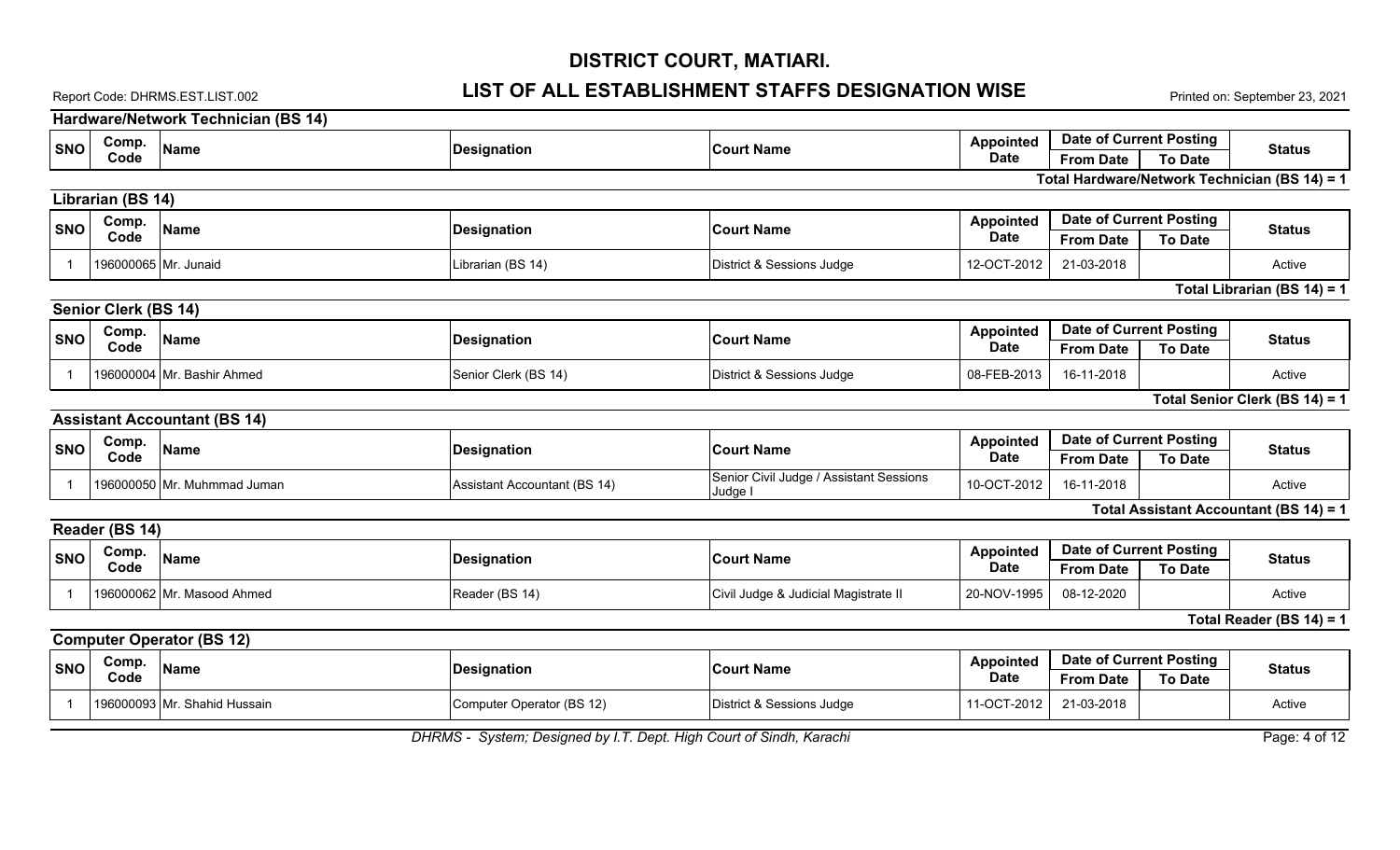### Report Code: DHRMS.EST.LIST.002 **LIST OF ALL ESTABLISHMENT STAFFS DESIGNATION WISE** Printed on: September 23, 2021

**Computer Operator (BS 12)**

| <b>SNO</b>     | Comp.<br><b>Name</b>               | <b>Designation</b>                                                  | <b>Court Name</b>                                  | Appointed                       | <b>Date of Current Posting</b>                     |                | <b>Status</b>                       |
|----------------|------------------------------------|---------------------------------------------------------------------|----------------------------------------------------|---------------------------------|----------------------------------------------------|----------------|-------------------------------------|
|                | Code                               |                                                                     |                                                    | <b>Date</b>                     | <b>From Date</b>                                   | <b>To Date</b> |                                     |
|                |                                    |                                                                     |                                                    |                                 |                                                    |                | Total Computer Operator (BS 12) = 1 |
|                | <b>Junior Clerk (BS 11)</b>        |                                                                     |                                                    |                                 |                                                    |                |                                     |
| <b>SNO</b>     | Comp.<br><b>Name</b><br>Code       | <b>Designation</b>                                                  | <b>Court Name</b>                                  | <b>Appointed</b><br><b>Date</b> | <b>Date of Current Posting</b><br><b>From Date</b> | <b>To Date</b> | <b>Status</b>                       |
| 3              | 196000026 Mr. Shahnawaz            | Junior Clerk (BS 11)                                                | District & Sessions Judge                          | 11-DEC-2015                     | 22-03-2019                                         |                | Active                              |
| $\overline{2}$ | 196000016 Mr. Tougeer Ahmed        | Junior Clerk (BS 11)                                                | District & Sessions Judge                          | 11-DEC-2015                     | 29-07-2020                                         |                | Active                              |
| $\mathbf 1$    | 196000077 Mr. Muhammad Raheem      | Junior Clerk (BS 11)                                                | District & Sessions Judge                          | 08-SEP-2016                     | 05-05-2018                                         |                | Active                              |
| $\overline{4}$ | 196000066 Mr. Rashid Ali           | Junior Clerk (BS 11)                                                | District & Sessions Judge                          | 11-OCT-2012                     | 05-05-2018                                         |                | Active                              |
| 9              | 196000069 Mr. Ghulamullah          | Junior Clerk (BS 11)                                                | District & Sessions Judge                          | 17-DEC-2015                     | 05-05-2018                                         |                | Active                              |
| 6              | 196000074 Mr. Zill-E-Noor Memon    | Junior Clerk (BS 11)                                                | District & Sessions Judge                          | 27-AUG-2016                     | 17-08-2019                                         |                | Active                              |
| 7              | 196000015 Mr. Abdullah             | Junior Clerk (BS 11)                                                | District & Sessions Judge                          | 11-DEC-2015                     | 29-07-2020                                         |                | Active                              |
| 8              | 196000002 Mr. Amjad Ali            | Junior Clerk (BS 11)                                                | District & Sessions Judge                          | 10-DEC-2015                     | 04-08-2016                                         |                | Active                              |
| 5              | 196000033 Mr. Shahjahan Hajano     | Junior Clerk (BS 11)                                                | District & Sessions Judge                          | 06-OCT-2012                     | 27-08-2016                                         |                | Active                              |
| 12             | 196000137 Mr. Anees Ahmed Qureshi  | Junior Clerk (BS 11)                                                | Additional District & Sessions Judge I             | 17-MAY-2018                     | 15-12-2018                                         |                | Active                              |
| 11             | 17000193 Mr. Zubair Ali            | Junior Clerk (BS 11)                                                | Additional District & Sessions Judge I             | 10-SEP-2012                     | 25-03-2019                                         |                | Active                              |
| 10             | 196000085 Mr. Muhammad Mairoof     | Junior Clerk (BS 11)                                                | Additional District & Sessions Judge I             | 07-SEP-2016                     | 01-12-2020                                         |                | Active                              |
| 13             | 196000042 Mr. Abdul Wahab          | Junior Clerk (BS 11)                                                | Additional District & Sessions Judge I             | 11-DEC-2015                     | 22-03-2021                                         |                | Active                              |
| 16             | 196000057 Mr. Ghulam Rasool        | Junior Clerk (BS 11)                                                | Senior Civil Judge / Assistant Sessions<br>Judge I | 23-DEC-2015                     | 05-05-2018                                         |                | Active                              |
| 15             | 196000037 Mr. Shafique Ahmed Memon | Junior Clerk (BS 11)                                                | Senior Civil Judge / Assistant Sessions<br>Judge l | 27-AUG-2016                     | 08-12-2020                                         |                | Active                              |
| 14             | 196000009 Mr. Tougeer Ahmed Memon  | Junior Clerk (BS 11)                                                | Senior Civil Judge / Assistant Sessions<br>Judge I | 30-AUG-2016                     | 22-02-2021                                         |                | Active                              |
|                |                                    | DHRMS - System; Designed by I.T. Dept. High Court of Sindh, Karachi |                                                    |                                 |                                                    |                | Page: 5 of 12                       |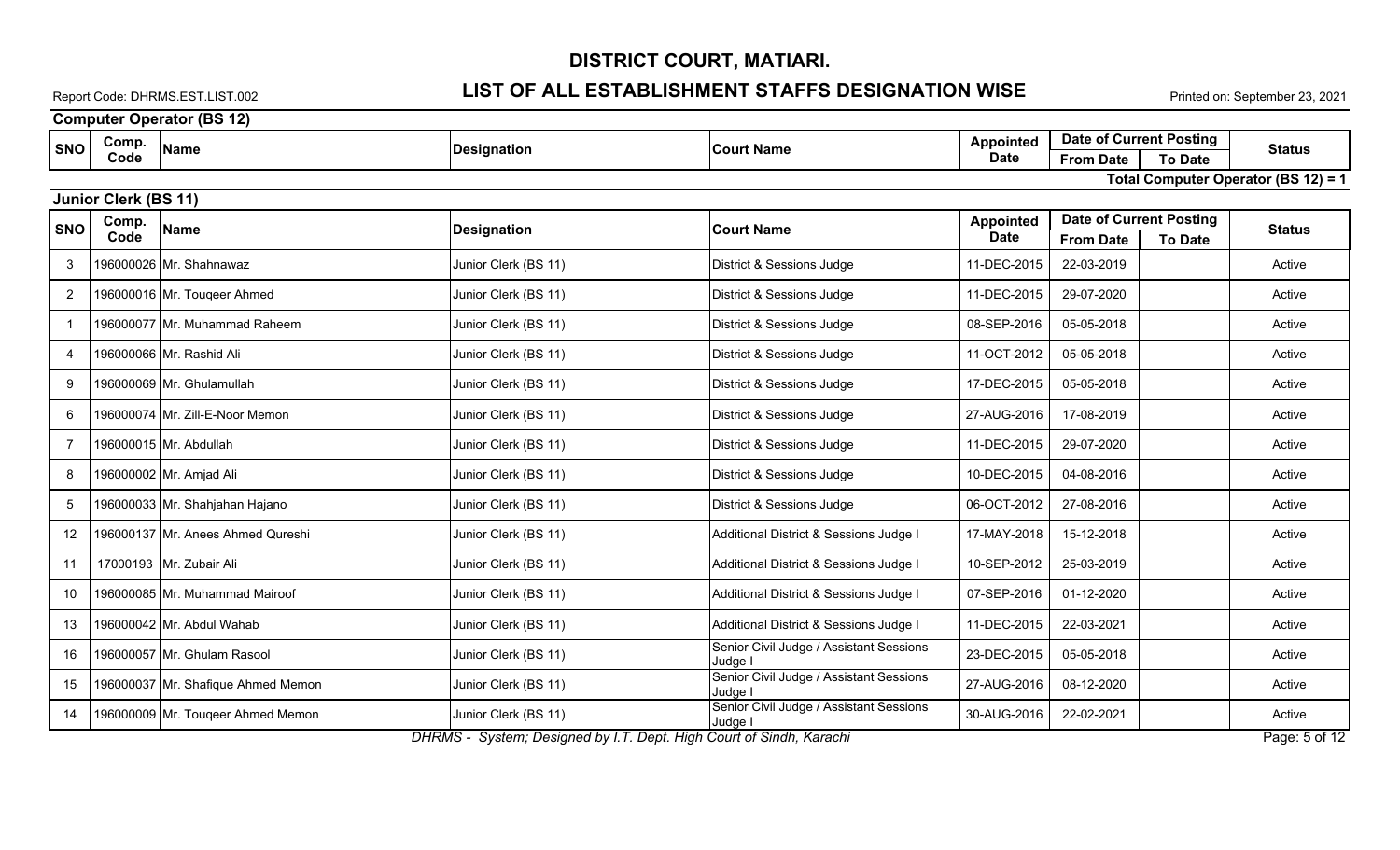### Report Code: DHRMS.EST.LIST.002 **LIST OF ALL ESTABLISHMENT STAFFS DESIGNATION WISE** Printed on: September 23, 2021

**Junior Clerk (BS 11)**

| <b>SNO</b>                      | Comp. |                                      |                      |                                       | <b>Appointed</b> |                  | Date of Current Posting |               |
|---------------------------------|-------|--------------------------------------|----------------------|---------------------------------------|------------------|------------------|-------------------------|---------------|
|                                 | Code  | Name                                 | Designation          | <b>Court Name</b>                     | Date             | <b>From Date</b> | <b>To Date</b>          | <b>Status</b> |
| 26                              |       | 196000036 Mr. Shahzad Ahmed Memon    | Junior Clerk (BS 11) | Civil Judge & Judicial Magistrate II  | 30-AUG-2016      | 08-12-2020       |                         | Active        |
| 21                              |       | 17000184   Mr. Zulfiqar Ali Abro     | Junior Clerk (BS 11) | Civil Judge & Judicial Magistrate I   | 19-JAN-2010      | 12-12-2018       |                         | Active        |
| 22                              |       | 196000130   Ms. Nabila               | Junior Clerk (BS 11) | Civil Judge & Judicial Magistrate I   | 05-MAY-2018      | 13-07-2020       |                         | Active        |
| 23                              |       | 196000048 Mr. Muhammad Abbas         | Junior Clerk (BS 11) | Civil Judge & Judicial Magistrate I   | 27-AUG-2016      | 17-08-2019       |                         | Active        |
| 24                              |       | 196000073 Mr. Shahzad Ali Memon      | Junior Clerk (BS 11) | Civil Judge & Judicial Magistrate II  | 10-DEC-2015      | 21-12-2019       |                         | Active        |
| 25                              |       | 196000070 Mr. Liaquat Ali            | Junior Clerk (BS 11) | Civil Judge & Judicial Magistrate II  | 27-AUG-2016      | 12-05-2018       |                         | Active        |
| 19                              |       | 196000131 Mr. Muhammad Rafique Chand | Junior Clerk (BS 11) | Civil Judge & Judicial Magistrate II  | 05-MAY-2018      | 29-07-2020       |                         | Active        |
| 18                              |       | 196000076 Mr. Irfan Ahmed            | Junior Clerk (BS 11) | Civil Judge & Judicial Magistrate III | 27-AUG-2016      | 15-12-2018       |                         | Active        |
|                                 |       | 196000132 Mr. Pir Shahzaib Rashdi    | Junior Clerk (BS 11) | Civil Judge & Judicial Magistrate III | 05-MAY-2018      | 01-12-2020       |                         | Active        |
| 20                              |       | 196000072 Mr. Ghufran Ali            | Junior Clerk (BS 11) | Civil Judge & Judicial Magistrate II  | 10-DEC-2015      | 01-08-2016       |                         | Active        |
| Total Junior Clerk (BS 11) = 26 |       |                                      |                      |                                       |                  |                  |                         |               |

**Driver (BS 07)**

| <u>UIIVEI IDU VII</u> |                                                                                  |                                    |                    |                                                    |             |                  |                                |               |  |  |
|-----------------------|----------------------------------------------------------------------------------|------------------------------------|--------------------|----------------------------------------------------|-------------|------------------|--------------------------------|---------------|--|--|
| <b>SNO</b>            | Comp.                                                                            | <b>Name</b>                        | <b>Designation</b> | <b>Court Name</b>                                  | Appointed   |                  | <b>Date of Current Posting</b> | <b>Status</b> |  |  |
|                       | Code                                                                             |                                    |                    |                                                    | Date        | <b>From Date</b> | <b>To Date</b>                 |               |  |  |
|                       |                                                                                  | 196000012 Mr. Samiullah            | Driver (BS 07)     | District & Sessions Judge                          | 05-JAN-2016 | 13-03-2018       |                                | Active        |  |  |
|                       |                                                                                  | 196000083 Mr. Muhammad Achar       | Driver (BS 07)     | Additional District & Sessions Judge I             | 19-SEP-2016 | 13-03-2018       |                                | Active        |  |  |
|                       |                                                                                  | 196000082 Mr. Allah Dino           | Driver (BS 07)     | Additional District & Sessions Judge I             | 20-AUG-2016 | 13-03-2018       |                                | Active        |  |  |
|                       |                                                                                  | 196000078 Mr. Muhammad Khalid      | Driver (BS 07)     | Senior Civil Judge / Assistant Sessions<br>Judge I | 19-SEP-2016 | 13-03-2018       |                                | Active        |  |  |
|                       |                                                                                  | 196000046 Mr. Noor Muhammad Shawal | Driver (BS 07)     | Senior Civil Judge / Assistant Sessions<br>Judge I | 05-JAN-2016 | 13-03-2018       |                                | Active        |  |  |
|                       |                                                                                  | 196000099 Mr. Mukhtiar Ali         | Driver (BS 07)     | Civil Judge & Judicial Magistrate II               | 04-JAN-2016 | 24-07-2019       |                                | Active        |  |  |
|                       | <b>PUPUG Q L P L LI LT P LULLO L LOL ILLIZ LI</b><br>$\sim$ $\sim$ $\sim$ $\sim$ |                                    |                    |                                                    |             |                  |                                |               |  |  |

*DHRMS - System; Designed by I.T. Dept. High Court of Sindh, Karachi* Page: 6 of 12 **Page: 6 of 12** Page: 6 of 12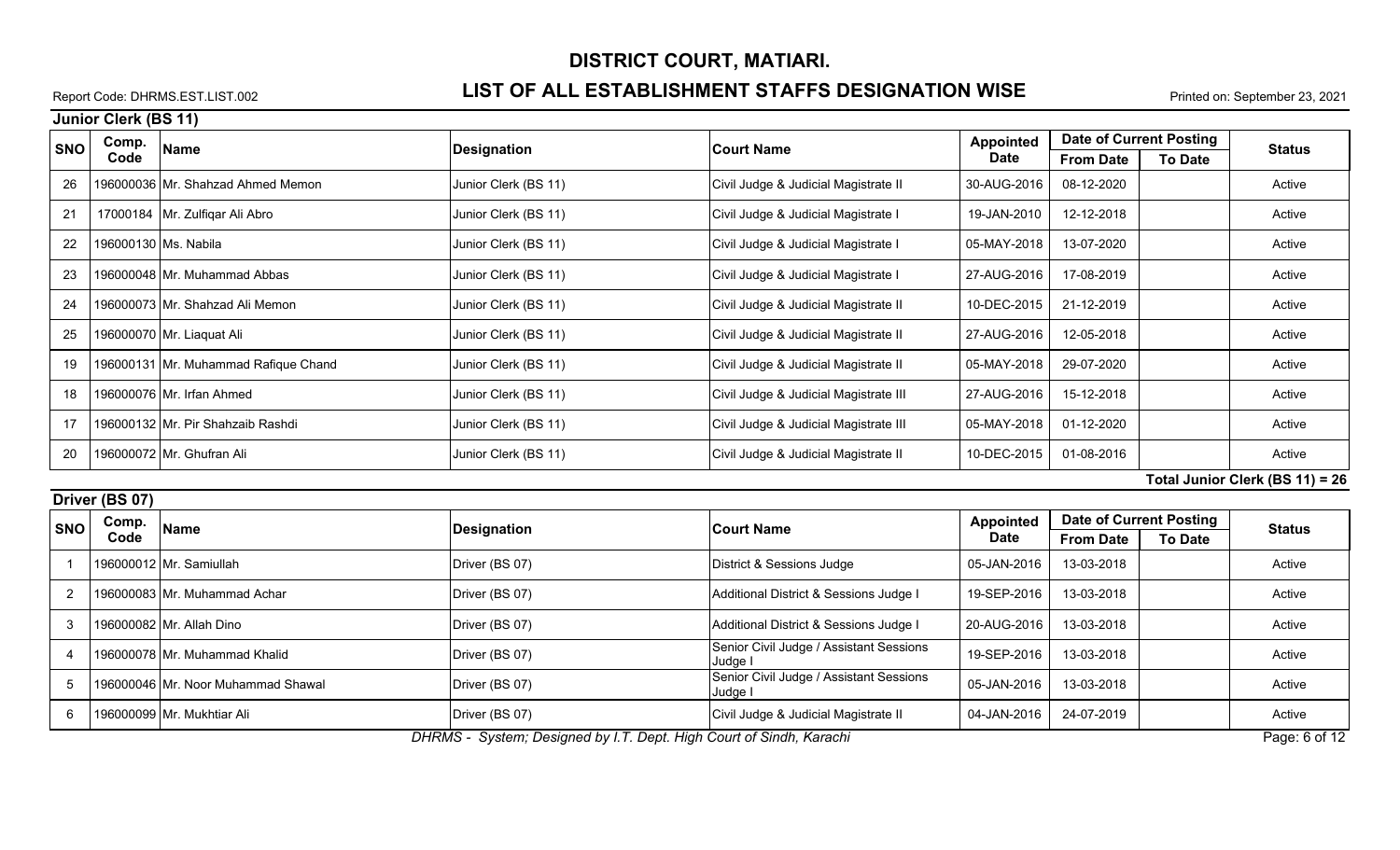### Report Code: DHRMS.EST.LIST.002 **LIST OF ALL ESTABLISHMENT STAFFS DESIGNATION WISE** Printed on: September 23, 2021

|                   | Driver (BS 07)     |                                          |                 |                                                    |                                 |                                                    |                |                               |
|-------------------|--------------------|------------------------------------------|-----------------|----------------------------------------------------|---------------------------------|----------------------------------------------------|----------------|-------------------------------|
| <b>SNO</b>        | Comp.              | <b>Name</b>                              | Designation     | <b>Court Name</b>                                  | <b>Appointed</b>                | <b>Date of Current Posting</b>                     |                | <b>Status</b>                 |
|                   | Code               |                                          |                 |                                                    | <b>Date</b>                     | <b>From Date</b>                                   | <b>To Date</b> |                               |
| -7                |                    | 196000038 Mr. Qurban Ali                 | Driver (BS 07)  | Civil Judge & Judicial Magistrate II               | 06-OCT-2012                     | 13-03-2018                                         |                | Active                        |
|                   |                    |                                          |                 |                                                    |                                 |                                                    |                | Total Driver (BS $07$ ) = 7   |
|                   | Bailiff (BS 05)    |                                          |                 |                                                    |                                 |                                                    |                |                               |
| <b>SNO</b>        | Comp.<br>Code      | Name                                     | Designation     | <b>Court Name</b>                                  | <b>Appointed</b><br><b>Date</b> | <b>Date of Current Posting</b><br><b>From Date</b> | <b>To Date</b> | <b>Status</b>                 |
|                   |                    | 196000133 Mr. Jawad Ali Mirbahar         | Bailiff (BS 05) | District & Sessions Judge                          | 05-MAY-2018                     | 14-05-2018                                         |                | Active                        |
| 3                 |                    | 196000139 Mr. Tufail Ahmed Sanai         | Bailiff (BS 05) | District & Sessions Judge                          | 21-JUL-2018                     | 21-07-2018                                         |                | Active                        |
| 2                 |                    | 196000017 Mr. Shoukat Ali                | Bailiff (BS 05) | District & Sessions Judge                          | 24-JUN-1996                     | 07-11-2019                                         |                | Active                        |
| 5                 |                    | 196000138 Mr. Abdul Raheem Yassir Ansari | Bailiff (BS 05) | Additional District & Sessions Judge I             | 21-JUL-2018                     | 14-02-2019                                         |                | Active                        |
| 4                 |                    | 196000027 Mr. Ali Gohar                  | Bailiff (BS 05) | Additional District & Sessions Judge I             | 17-DEC-2015                     | 13-03-2018                                         |                | Active                        |
| 6                 |                    | 196000121 Mr. Ali Nawaz                  | Bailiff (BS 05) | Senior Civil Judge / Assistant Sessions<br>Judge I | 13-JUL-2015                     | 03-07-2021                                         |                | Active                        |
| $\overline{7}$    | 196000051 Mr. Idan |                                          | Bailiff (BS 05) | Senior Civil Judge / Assistant Sessions<br>Judge I | 07-JUL-1994                     | 13-03-2018                                         |                | Active                        |
| 13                |                    | 196000084 Mr. Ali Sher                   | Bailiff (BS 05) | Civil Judge & Judicial Magistrate III              | 07-SEP-2016                     | 20-11-2018                                         |                | Active                        |
| 14                |                    | 196000140 Mr. Gul Ahmed Memon            | Bailiff (BS 05) | Civil Judge & Judicial Magistrate I                | 21-JUL-2018                     | 20-11-2018                                         |                | Active                        |
| $12 \overline{ }$ |                    | 196000055 Mr. Imran Kushk                | Bailiff (BS 05) | Civil Judge & Judicial Magistrate I                | 14-SEP-2008                     | 13-03-2018                                         |                | Active                        |
| 10                |                    | 196000114 Mr. Arbab Ali                  | Bailiff (BS 05) | Civil Judge & Judicial Magistrate II               | 08-FEB-2011                     | 03-07-2021                                         |                | Active                        |
| 9                 |                    | 196000079 Mr. Kashif Hussain             | Bailiff (BS 05) | Civil Judge & Judicial Magistrate II               | 08-SEP-2016                     | 13-03-2018                                         |                | Active                        |
| 8                 |                    | 196000128 Mr. Ateeque-UI-Rahman          | Bailiff (BS 05) | Civil Judge & Judicial Magistrate I                | 05-MAY-2018                     | 11-07-2019                                         |                | Active                        |
| 11                |                    | 196000019 Mr. Naeem                      | Bailiff (BS 05) | Civil Judge & Judicial Magistrate II               | 18-DEC-2015                     | 13-03-2018                                         |                | Active                        |
|                   |                    |                                          |                 |                                                    |                                 |                                                    |                | Total Bailiff (BS $05$ ) = 14 |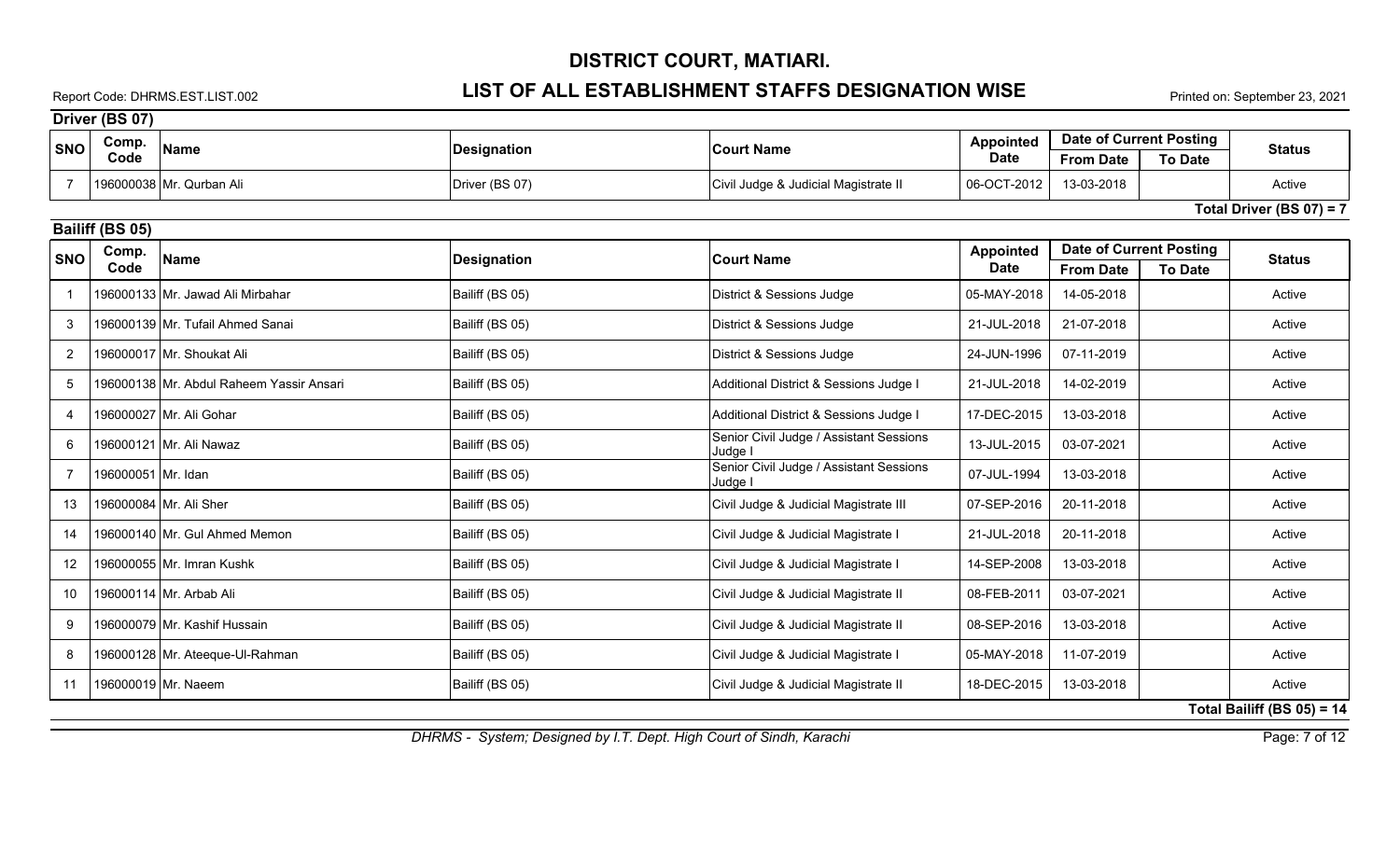## Report Code: DHRMS.EST.LIST.002 **LIST OF ALL ESTABLISHMENT STAFFS DESIGNATION WISE** Printed on: September 23, 2021

|                | <b>CCTV Operator</b>       |                                         |                      |                           |                                 |                                                               |                                |
|----------------|----------------------------|-----------------------------------------|----------------------|---------------------------|---------------------------------|---------------------------------------------------------------|--------------------------------|
| <b>SNO</b>     | Comp.                      | <b>Name</b>                             | <b>Designation</b>   | <b>Court Name</b>         | <b>Appointed</b>                | <b>Date of Current Posting</b>                                | <b>Status</b>                  |
|                | Code                       |                                         |                      |                           | <b>Date</b>                     | <b>From Date</b><br><b>To Date</b>                            |                                |
|                |                            | 196000127 Mr. Muhammad Raza Shah        | <b>CCTV Operator</b> | District & Sessions Judge | 05-MAY-2018                     | 05-05-2018                                                    | Active                         |
|                |                            |                                         |                      |                           |                                 |                                                               | <b>Total CCTV Operator = 1</b> |
|                | <b>Book Binder (BS 05)</b> |                                         |                      |                           |                                 |                                                               |                                |
| <b>SNO</b>     | Comp.<br>Code              | <b>Name</b>                             | <b>Designation</b>   | <b>Court Name</b>         | <b>Appointed</b><br><b>Date</b> | Date of Current Posting<br><b>From Date</b><br><b>To Date</b> | <b>Status</b>                  |
| -1             |                            | 196000003 Mr. Asadullah                 | Book Binder (BS 05)  | District & Sessions Judge | 13-OCT-2012                     | 21-03-2018                                                    | Active                         |
|                |                            |                                         |                      |                           |                                 |                                                               | Total Book Binder (BS 05) = 1  |
|                | Naib Qasid (BS 03)         |                                         |                      |                           |                                 |                                                               |                                |
| <b>SNO</b>     | Comp.                      | <b>Name</b>                             | <b>Designation</b>   | <b>Court Name</b>         | <b>Appointed</b>                | <b>Date of Current Posting</b>                                | <b>Status</b>                  |
|                | Code                       |                                         |                      |                           | <b>Date</b>                     | <b>From Date</b><br><b>To Date</b>                            |                                |
| $\overline{2}$ |                            | 196000113 Mr. Ashique Ali               | Naib Qasid (BS 03)   | District & Sessions Judge | 27-NOV-2012                     | 13-03-2018                                                    | Active                         |
| 4              |                            | 196000034 Mr. Sajjad Ali                | Naib Qasid (BS 03)   | District & Sessions Judge | 23-DEC-2015                     | 19-12-2019                                                    | Active                         |
| 3              |                            | 196000011 Mr. Mehboob Ali Chand         | Naib Qasid (BS 03)   | District & Sessions Judge | 23-DEC-2015                     | 13-03-2018                                                    | Active                         |
| 11             |                            | 196000086 Mr. Dhani Bakhsh              | Naib Qasid (BS 03)   | District & Sessions Judge | 08-SEP-2016                     | 13-03-2018                                                    | Active                         |
| 10             |                            | 196000135 Mr. Sabir Hussain             | Naib Qasid (BS 03)   | District & Sessions Judge | 05-MAY-2018                     | 30-08-2021                                                    | Active                         |
| 9              |                            | 196000142 Mr. Muhammad Hanif Abro       | Naib Qasid (BS 03)   | District & Sessions Judge | 21-JUL-2018                     | 21-07-2018                                                    | Active                         |
| 8              |                            | 196000125 Mr. Muhammad Abu Bakar Rajput | Naib Qasid (BS 03)   | District & Sessions Judge | 05-MAY-2018                     | 27-08-2020                                                    | Active                         |
| $\overline{7}$ | 196000052 Mr. Rahib        |                                         | Naib Qasid (BS 03)   | District & Sessions Judge | 23-DEC-2015                     | 05-12-2019                                                    | Active                         |
| 6              |                            | 196000063 Mr. Abbas Ali                 | Naib Qasid (BS 03)   | District & Sessions Judge | 12-OCT-2012                     | 13-03-2018                                                    | Active                         |
| 5              |                            | 196000136 Mr. Himat Ali                 | Naib Qasid (BS 03)   | District & Sessions Judge | 05-MAY-2018                     | 23-12-2019                                                    | Active                         |
|                |                            | 196000010 Mr. Mahboob Ali               | Naib Qasid (BS 03)   | District & Sessions Judge | 23-DEC-2015                     | 13-03-2018                                                    | Active                         |

*DHRMS - System; Designed by I.T. Dept. High Court of Sindh, Karachi* Page: 8 of 12 **Page: 8 of 12**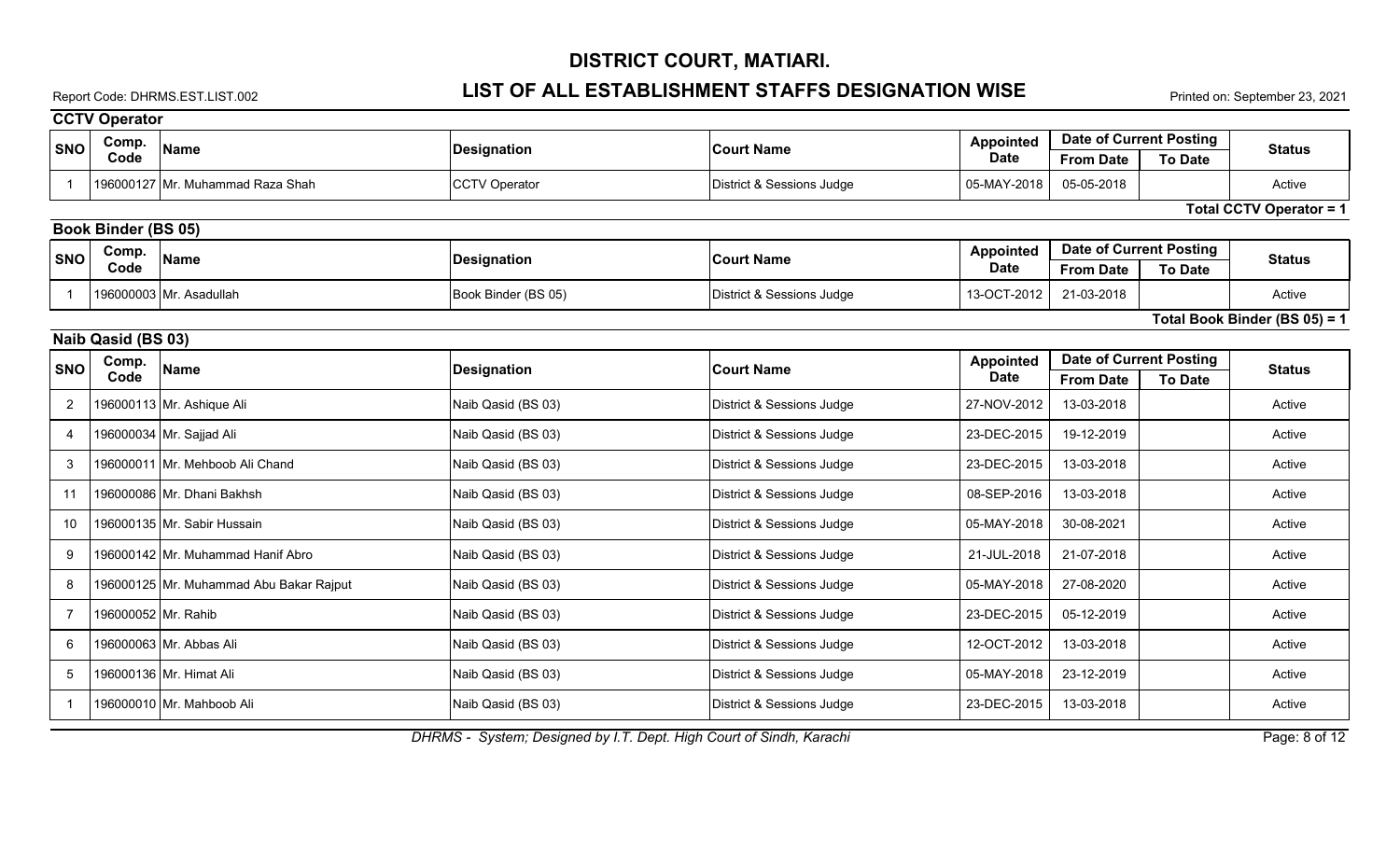### Report Code: DHRMS.EST.LIST.002 **LIST OF ALL ESTABLISHMENT STAFFS DESIGNATION WISE** Printed on: September 23, 2021

**Naib Qasid (BS 03)**

| <b>SNO</b> | Comp. | <b>Name</b>                          | <b>Designation</b> | <b>Court Name</b>                                  | <b>Appointed</b> |                  | <b>Date of Current Posting</b> | <b>Status</b>                 |
|------------|-------|--------------------------------------|--------------------|----------------------------------------------------|------------------|------------------|--------------------------------|-------------------------------|
|            | Code  |                                      |                    |                                                    | <b>Date</b>      | <b>From Date</b> | <b>To Date</b>                 |                               |
| 12         |       | 196000134 Mr. Muhammad Hassan Muavya | Naib Qasid (BS 03) | Additional District & Sessions Judge I             | 05-MAY-2018      | 05-07-2021       |                                | Active                        |
| 13         |       | 196000060 Mr. Nazar Muhammad         | Naib Qasid (BS 03) | Senior Civil Judge / Assistant Sessions<br>Judge I | 04-JUN-1998      | 05-12-2019       |                                | Active                        |
| 17         |       | 196000045 Mr. Khalil Ahmed           | Naib Qasid (BS 03) | Senior Civil Judge / Assistant Sessions<br>Judge I | 23-DEC-2015      | 27-08-2020       |                                | Active                        |
| 16         |       | 196000071 Mr. Mukhtiar Ali           | Naib Qasid (BS 03) | Senior Civil Judge / Assistant Sessions<br>Judge I | 23-DEC-2015      | 13-03-2018       |                                | Active                        |
| 15         |       | 196000008 Mr. Manzoor Ali            | Naib Qasid (BS 03) | Senior Civil Judge / Assistant Sessions<br>Judge l | 30-AUG-1997      | 05-12-2019       |                                | Active                        |
| 14         |       | 196000124 Mr. Aijaz Ali              | Naib Qasid (BS 03) | Senior Civil Judge / Assistant Sessions<br>Judge I | 05-MAY-2018      | 19-08-2020       |                                | Active                        |
| 20         |       | 196000028 Mr. Altaf Hussain          | Naib Qasid (BS 03) | Civil Judge & Judicial Magistrate II               | 11-APR-2003      | 08-07-2020       |                                | Active                        |
| 21         |       | 196000115 Mr. Qurban Ali             | Naib Qasid (BS 03) | Civil Judge & Judicial Magistrate II               | 08-OCT-2012      | 16-11-2020       |                                | Active                        |
| 22         |       | 196000111 Mr. Abdul Qadeer           | Naib Qasid (BS 03) | Civil Judge & Judicial Magistrate I                | 08-SEP-2016      | 13-03-2018       |                                | Active                        |
| 23         |       | 196000044 Mr. Muhammad Rafique Dahri | Naib Qasid (BS 03) | Civil Judge & Judicial Magistrate II               | 01-JAN-1967      | 20-11-2018       |                                | Active                        |
| 24         |       | 196000056 Mr. Shujaat Ali            | Naib Qasid (BS 03) | Civil Judge & Judicial Magistrate III              | 28-DEC-2015      | 30-08-2021       |                                | Active                        |
| 25         |       | 196000141 Mr. Zafarullah Khaskheli   | Naib Qasid (BS 03) | Civil Judge & Judicial Magistrate II               | 21-JUL-2018      | 23-12-2019       |                                | Active                        |
| 26         |       | 196000018 Mr. Ghous Ali              | Naib Qasid (BS 03) | Civil Judge & Judicial Magistrate I                | 05-APR-1995      | 13-03-2018       |                                | Active                        |
| 19         |       | 196000087 Mr. Jahangeer              | Naib Qasid (BS 03) | Civil Judge & Judicial Magistrate II               | 07-SEP-2016      | 19-12-2019       |                                | Active                        |
| 18         |       | 196000112 Mr. Noor Muhammad          | Naib Qasid (BS 03) | Civil Judge & Judicial Magistrate I                | 12-OCT-2012      | 18-04-2020       |                                | Active                        |
|            |       |                                      |                    |                                                    |                  |                  |                                | Total Naib Qasid (BS 03) = 26 |

**Mali (BS 03)**

| <b>SNO</b> | Comp. | <b>Name</b>           |              | <b>Court Name</b>         | <b>Appointed</b> | <b>Date of Current Posting</b> |                | Status |
|------------|-------|-----------------------|--------------|---------------------------|------------------|--------------------------------|----------------|--------|
|            | Code  |                       | Designation  |                           | <b>Date</b>      | <b>From Date</b>               | <b>To Date</b> |        |
|            |       | 196000081 Mr. Manthar | Mali (BS 03) | District & Sessions Judge | 06-OCT-2012      | 21-03-2018                     |                | Active |

*DHRMS - System; Designed by I.T. Dept. High Court of Sindh, Karachi* Page: 9 of 12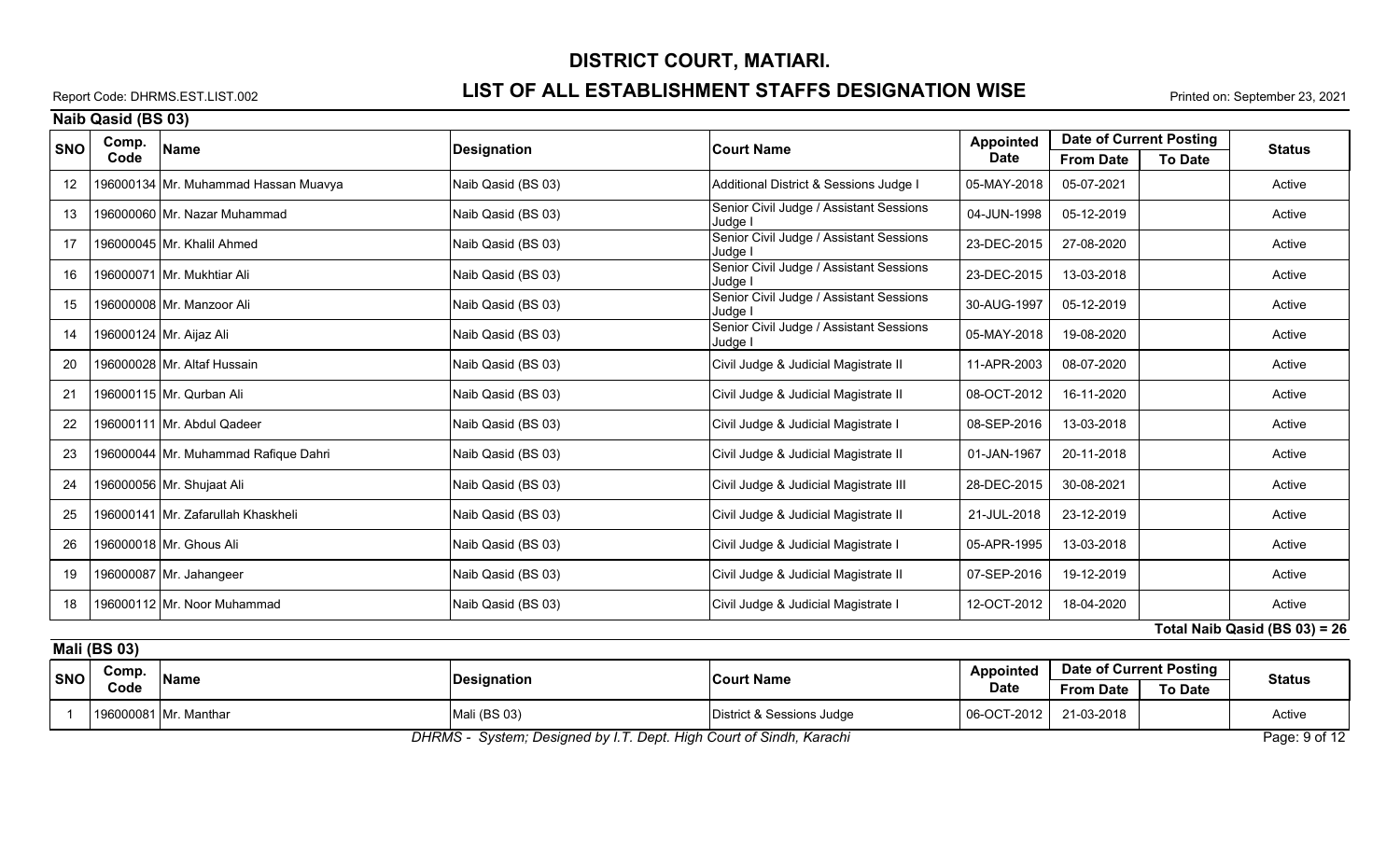### Report Code: DHRMS.EST.LIST.002 **LIST OF ALL ESTABLISHMENT STAFFS DESIGNATION WISE** Printed on: September 23, 2021

|                | <b>Mali (BS 03)</b>          |                                |                    |                                                    |                  |                                |                |                           |  |  |  |  |
|----------------|------------------------------|--------------------------------|--------------------|----------------------------------------------------|------------------|--------------------------------|----------------|---------------------------|--|--|--|--|
| <b>SNO</b>     | Comp.                        | <b>Name</b>                    | <b>Designation</b> | <b>Court Name</b>                                  | <b>Appointed</b> | <b>Date of Current Posting</b> |                | <b>Status</b>             |  |  |  |  |
|                | Code                         |                                |                    |                                                    | <b>Date</b>      | <b>From Date</b>               | <b>To Date</b> |                           |  |  |  |  |
|                |                              |                                |                    |                                                    |                  |                                |                | Total Mali (BS $03$ ) = 1 |  |  |  |  |
|                | Sweeper (BS 3)               |                                |                    |                                                    |                  |                                |                |                           |  |  |  |  |
| <b>SNO</b>     | Comp.                        | <b>Name</b>                    | <b>Designation</b> | <b>Court Name</b>                                  | <b>Appointed</b> | <b>Date of Current Posting</b> |                | <b>Status</b>             |  |  |  |  |
|                | Code                         |                                |                    |                                                    | <b>Date</b>      | <b>From Date</b>               | <b>To Date</b> |                           |  |  |  |  |
| $\overline{2}$ | 196000106 Mr. Sagar          |                                | Sweeper (BS 3)     | District & Sessions Judge                          | 15-OCT-2012      | 14-09-2018                     |                | Active                    |  |  |  |  |
| - 1            |                              | 196000126 Mr. Danyal Khaskheli | Sweeper (BS 3)     | District & Sessions Judge                          | 05-MAY-2018      | 05-05-2018                     |                | Active                    |  |  |  |  |
| $\overline{4}$ |                              | 196000104 Mr. Suresh           | Sweeper (BS 3)     | District & Sessions Judge                          | 19-APR-1995      | 13-03-2018                     |                | Active                    |  |  |  |  |
| 3              |                              | 196000101 Mr. Aakash           | Sweeper (BS 3)     | District & Sessions Judge                          | 11-JUL-2013      | 13-03-2018                     |                | Active                    |  |  |  |  |
| 6              | 196000116 Ms. Any            |                                | Sweeper (BS 3)     | Additional District & Sessions Judge I             | 20-SEP-2016      | 01-12-2020                     |                | Active                    |  |  |  |  |
| 5              |                              | 196000031 Mr. Rajesh           | Sweeper (BS 3)     | Additional District & Sessions Judge I             | 19-APR-1995      | 13-03-2018                     |                | Active                    |  |  |  |  |
| -7             |                              | 196000061 Mr. Akash            | Sweeper (BS 3)     | Senior Civil Judge / Assistant Sessions<br>Judge I | 28-DEC-2015      | 20-04-2021                     |                | Active                    |  |  |  |  |
| 13             |                              | 196000094 Mr. Sajan Kumar      | Sweeper (BS 3)     | Civil Judge & Judicial Magistrate II               | 09-SEP-2016      | 01-12-2020                     |                | Active                    |  |  |  |  |
| 11             |                              | 196000102 Mr. Vijay Kumar      | Sweeper (BS 3)     | Civil Judge & Judicial Magistrate I                | 09-SEP-2016      | 20-04-2021                     |                | Active                    |  |  |  |  |
| 12             |                              | 196000035 Mr. Azizullah        | Sweeper (BS 3)     | Civil Judge & Judicial Magistrate I                | 10-OCT-2012      | 13-03-2018                     |                | Active                    |  |  |  |  |
| 8              |                              | 196000088 Mr. Deepoo           | Sweeper (BS 3)     | Civil Judge & Judicial Magistrate II               | 09-SEP-2016      | 13-03-2018                     |                | Active                    |  |  |  |  |
| 9              | 196000100 Mr. Ravi           |                                | Sweeper (BS 3)     | Civil Judge & Judicial Magistrate III              | 12-OCT-2012      | 01-12-2020                     |                | Active                    |  |  |  |  |
| 10             | 196000021 Mr. Gopal          |                                | Sweeper (BS 3)     | Civil Judge & Judicial Magistrate I                | 10-OCT-2012      | 13-03-2018                     |                | Active                    |  |  |  |  |
|                | Total Sweeper (BS $3$ ) = 13 |                                |                    |                                                    |                  |                                |                |                           |  |  |  |  |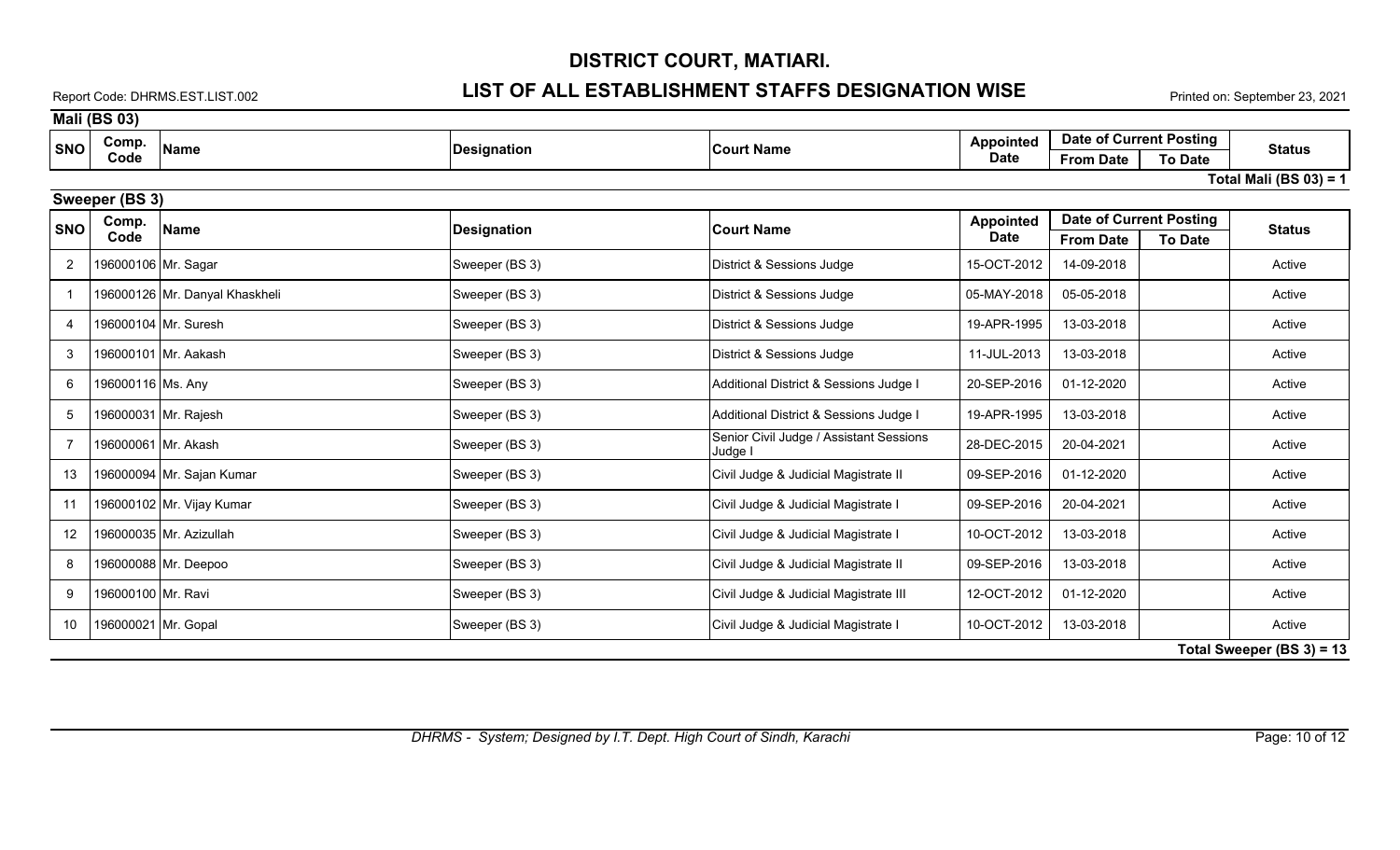### Report Code: DHRMS.EST.LIST.002 **LIST OF ALL ESTABLISHMENT STAFFS DESIGNATION WISE** Printed on: September 23, 2021

|                | Farash (BS 03) |                             |                    |                                        |                  |                  |                         |                             |
|----------------|----------------|-----------------------------|--------------------|----------------------------------------|------------------|------------------|-------------------------|-----------------------------|
| <b>SNO</b>     | Comp.          | Name                        | <b>Designation</b> | <b>Court Name</b>                      | <b>Appointed</b> |                  | Date of Current Posting | <b>Status</b>               |
|                | Code           |                             |                    |                                        | <b>Date</b>      | <b>From Date</b> | <b>To Date</b>          |                             |
|                |                | 196000105 Mr. Kamran        | Farash (BS 03)     | District & Sessions Judge              | 23-DEC-2015      | 27-05-2018       |                         | Active                      |
|                |                | 196000007 Mr. Rashid Ali    | Farash (BS 03)     | District & Sessions Judge              | 23-DEC-2015      | 21-07-2018       |                         | Active                      |
|                |                | 196000080 Mr. Nisar Ahmed   | Farash (BS 03)     | Additional District & Sessions Judge I | 10-SEP-2016      | 13-03-2018       |                         | Active                      |
| $\overline{4}$ |                | 196000095 Mr. Mir Muhammad  | Farash (BS 03)     | Additional District & Sessions Judge I | 23-DEC-2015      | 13-03-2018       |                         | Active                      |
|                |                | 196000029 Mr. Waseem        | Farash (BS 03)     | Additional District & Sessions Judge I | 12-OCT-2012      | 13-03-2018       |                         | Active                      |
| 6              |                | 196000089 Mr. Irfan Hyder   | Farash (BS 03)     | Civil Judge & Judicial Magistrate I    | 08-SEP-2016      | 13-03-2018       |                         | Active                      |
|                |                | 196000067 Mr. Khan Muhammad | Farash (BS 03)     | Civil Judge & Judicial Magistrate I    | 18-DEC-2015      | 02-02-2021       |                         | Active                      |
|                |                | 196000022 Mr. Bhooral Shah  | Farash (BS 03)     | Civil Judge & Judicial Magistrate I    | 11-JAN-2013      | 13-03-2018       |                         | Active                      |
|                |                |                             |                    |                                        |                  |                  |                         | $T$ atal Earaah (DC 02) = 0 |

**Total Farash (BS 03) = 8**

| Chowkidar (BS 03) |               |                                    |                                     |                                                                                                       |                          |                                |                |               |  |  |  |
|-------------------|---------------|------------------------------------|-------------------------------------|-------------------------------------------------------------------------------------------------------|--------------------------|--------------------------------|----------------|---------------|--|--|--|
| <b>SNO</b>        | Comp.<br>Code | <b>Name</b>                        | Designation                         | <b>Court Name</b>                                                                                     | <b>Appointed</b><br>Date | <b>Date of Current Posting</b> |                |               |  |  |  |
|                   |               |                                    |                                     |                                                                                                       |                          | <b>From Date</b>               | <b>To Date</b> | <b>Status</b> |  |  |  |
|                   |               | 196000129 Mr. Irshad Ali Khaskheli | Chowkidar (BS 03)                   | District & Sessions Judge                                                                             | 05-MAY-2018              | 05-05-2018                     |                | Active        |  |  |  |
|                   |               | 196000107 Mr. Yasir Ali            | Chowkidar (BS 03)                   | Additional District & Sessions Judge I                                                                | 08-SEP-2016              | 30-07-2021                     |                | Active        |  |  |  |
|                   |               | 196000030   Mr. Saifal Malook_     | Chowkidar (BS 03)                   | Additional District & Sessions Judge I                                                                | 11-OCT-2012              | 30-07-2021                     |                | Active        |  |  |  |
|                   |               | 196000110 Mr. Muhammad Junaid      | Chowkidar (BS 03)                   | Senior Civil Judge / Assistant Sessions<br>Judge I                                                    | 17-DEC-2015              | 13-03-2018                     |                | Active        |  |  |  |
|                   |               | 196000047 Mr. Muhammad Ashraf      | Chowkidar (BS 03)                   | Senior Civil Judge / Assistant Sessions<br>Judge I                                                    | 13-SEP-1988              | 13-03-2018                     |                | Active        |  |  |  |
| 6                 |               | 17000282 Mr. Maqbool Ahmed         | Chowkidar (BS 03)                   | Civil Judge & Judicial Magistrate II                                                                  | 17-SEP-2007              | 06-08-2020                     |                | Active        |  |  |  |
| 12                |               | 196000097 Mr. Abu Bakkar           | Chowkidar (BS 03)                   | Civil Judge & Judicial Magistrate I                                                                   | 14-APR-2016              | 06-08-2020                     |                | Active        |  |  |  |
|                   |               | 196000108 Mr. Fayaz Hussain        | Chowkidar (BS 03)<br>$\blacksquare$ | Civil Judge & Judicial Magistrate I<br>$\cdots$ $\cdots$ $\cdots$ $\cdots$ $\cdots$ $\cdots$ $\cdots$ | 24-DEC-201               | 16-05-2019                     |                | Active<br>.   |  |  |  |

*DHRMS - System; Designed by I.T. Dept. High Court of Sindh, Karachi* Page: 11 of 12